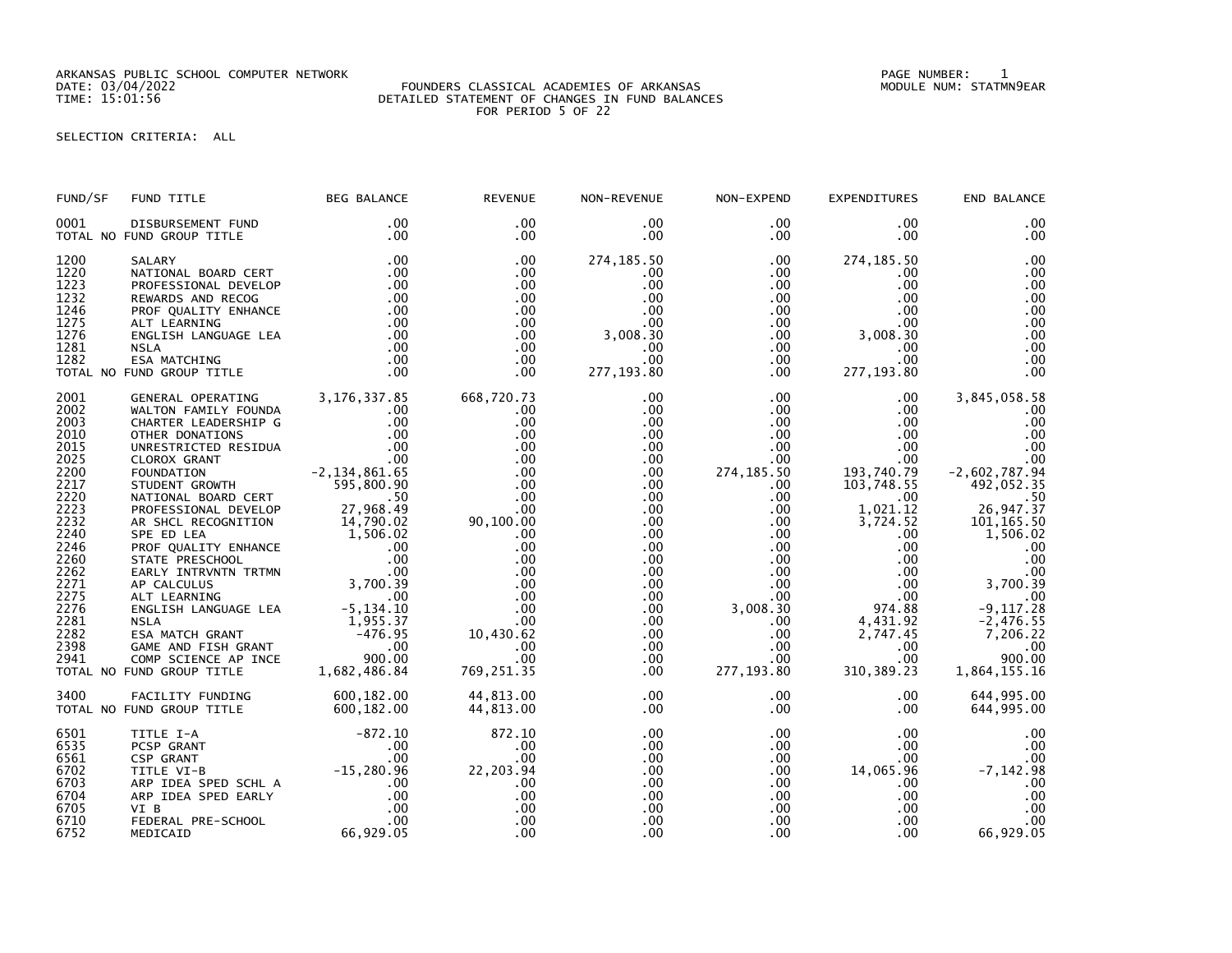ARKANSAS PUBLIC SCHOOL COMPUTER NETWORK PAGE NUMBER: 2

### DATE: 03/04/2022 FOUNDERS CLASSICAL ACADEMIES OF ARKANSAS MODULE NUM: STATMN9EAR TIME: 15:01:56 DETAILED STATEMENT OF CHANGES IN FUND BALANCES FOR PERIOD 5 OF 22

# SELECTION CRITERIA: ALL

| FUND/SF              | FUND TITLE                                               | <b>BEG BALANCE</b>             | <b>REVENUE</b>           | NON-REVENUE              | NON-EXPEND                  | <b>EXPENDITURES</b>         | END BALANCE                    |
|----------------------|----------------------------------------------------------|--------------------------------|--------------------------|--------------------------|-----------------------------|-----------------------------|--------------------------------|
| 6756<br>6761<br>6774 | TITLE II-A<br>TITLE III- PART A EL<br>COVID LEAVE PART 2 | .00<br>$-367.24$<br>.00<br>.00 | .00<br>.00<br>.00<br>.00 | .00<br>.00<br>.00<br>.00 | .00<br>$.00 \,$<br>$.00 \,$ | .00<br>500.63<br>.00<br>.00 | .00<br>$-867.87$<br>.00<br>.00 |
| 6776                 | COVID EMERGENCY LEAV                                     | .00                            | .00                      | .00                      | .00<br>$.00 \,$             | .00                         |                                |
| 6780<br>6781         | CARES<br>ESSER II                                        | $-6,627.98$                    | 9,941.97                 | .00                      | .00                         | 6,505.02                    | .00<br>$-3, 191.03$            |
| 6786                 | TITLE IV                                                 | $-816.80$                      | 1,239.43                 | .00                      | .00                         | 754.20                      | $-331.57$                      |
| 6788                 | COVID SCHOOL MEALS                                       | .00                            | $.00 \,$                 | .00                      | .00                         | .00                         | .00                            |
| 6794                 | ESSER II SUPPLEMENTA                                     | $-10,846.85$                   | 22,973.94                | .00                      | $.00 \,$                    | 17,563.08                   | $-5,435.99$                    |
|                      | TOTAL FEDERAL GRANTS FUND                                | 32, 117.12                     | 57,231.38                | .00                      | .00                         | 39,388.89                   | 49,959.61                      |
| 7001                 | ATHLETIC CROSS COUNT                                     | 865.00                         | $.00 \,$                 | .00                      | .00                         | 120.00                      | 745.00                         |
| 7002                 | ATHLETIC BASKETBALL                                      | 1,171.01                       | 225.00                   | .00                      | $.00 \,$                    | 1,605.00                    | $-208.99$                      |
| 7003                 | ATHLETIC VOLLEYBALL                                      | 3,656.67                       | .00                      | .00                      | $.00 \,$                    | 275.80                      | 3,380.87                       |
| 7004                 | ATHLETIC TENNIS                                          | .00                            | .00                      | .00                      | .00                         | $.00 \,$                    | .00                            |
| 7005                 | ATHLETIC GOLF                                            | 632.32                         | .00                      | .00                      | .00 <sub>1</sub>            | .00                         | 632.32                         |
| 7006                 | ATHLETIC TRACK                                           | 75.00                          | .00                      | .00                      | $.00 \,$                    | .00                         | 75.00                          |
| 7007                 | CHEER/DANCE                                              | 147.84                         | 750.66                   | .00                      | $.00 \,$                    | 424.70                      | 473.80                         |
| 7008                 | GENERAL ATHLETICS                                        | 9,283.09                       | 108.50                   | .00                      | .00                         | 14.22                       | 9,377.37                       |
| 7009                 | GATE FEES ATHLETICS                                      | 605.03                         | 3,613.00                 | .00                      | .00                         | 935.00                      | 3,283.03                       |
| 7010                 | AFTERSCHOOL PROGRAM                                      | 19, 153. 91                    | 11,822.00                | .00                      | .00                         | 7,536.35                    | 23,439.56                      |
| 7011                 | UNIFORM ASSISTANCE                                       | 6,886.65                       | .00                      | .00                      | $.00 \,$                    | .00                         | 6,886.65                       |
| 7012                 | <b>HEALTH</b>                                            | 5,252.09                       | .00                      | .00                      | .00                         | 992.35                      | 4,259.74                       |
| 7013                 | WEIGHTLIFTING/PE                                         | 148.27                         | .00                      | .00                      | .00                         | .00                         | 148.27                         |
| 7014                 | LACROSSE                                                 | 1,349.56                       | .00                      | .00                      | .00                         | 463.16                      | 886.40                         |
| 7015                 | E-SPORTS                                                 | $-362.00$                      | 75.00                    | .00                      | .00.                        | .00                         | $-287.00$                      |
| 7016                 | RUNNING CLUB                                             | 813.80                         | .00                      | .00                      | .00                         | .00                         | 813.80                         |
| 7018                 | GIRLS BASKETBALL                                         | 658.64                         | 75.00                    | .00                      | .00                         | .00                         | 733.64                         |
| 7019                 | HS CHOIR                                                 | 682.56                         | .00                      | .00                      | .00                         | 25.00                       | 657.56                         |
| 7020                 | MUSIC                                                    | 1,137.57                       | .00                      | .00                      | .00                         | .00                         | 1,137.57                       |
| 7021                 | <b>THEATRE</b>                                           | 497.27                         | 14.00                    | .00                      | $.00 \,$                    | .00                         | 511.27                         |
| 7022                 | ROBOTICS                                                 | 2,708.88                       | .00                      | .00                      | .00 <sub>1</sub>            | .00                         | 2,708.88                       |
| 7023<br>7024         | STUDENT COUNCIL                                          | 738.28<br>1,465.23             | .00<br>.00               | .00<br>.00               | .00<br>.00                  | 95.00<br>.00                | 643.28<br>1,465.23             |
| 7027                 | JR STUDENT COUNCIL<br>VISUAL ARTS HIGH SCH               | 774.62                         | 200.00                   | .00                      | .00                         | .00.                        | 974.62                         |
| 7030                 | <b>YEARBOOK</b>                                          | 1,407.54                       | .00                      | .00                      | $.00 \,$                    | .00.                        | 1,407.54                       |
| 7032                 | PROM                                                     | 1,267.63                       | .00                      | .00                      | .00                         | .00                         | 1,267.63                       |
| 7033                 | LIBRARY                                                  | 1,857.49                       | .00                      | .00                      | .00                         | .00.                        | 1,857.49                       |
| 7034                 | SCHOLARSHIP                                              | 262.76                         | .00                      | .00                      | .00 <sub>1</sub>            | .00                         | 262.76                         |
| 7035                 | FIELD TRIP                                               | 137.01                         | .00                      | .00                      | $.00 \,$                    | .00                         | 137.01                         |
| 7036                 | CHESS CLUB                                               | 97.19                          | .00                      | .00                      | $.00 \,$                    | .00                         | 97.19                          |
| 7037                 | OUTDOOR CLUB                                             | 80.90                          | .00                      | .00                      | $.00 \,$                    | .00                         | 80.90                          |
| 7119                 | JR HIGH CHOIR                                            | 82.48                          | .00                      | .00                      | .00                         | .00                         | 82.48                          |
| 7215                 |                                                          | 184.00                         | .00                      | .00                      | .00                         | .00                         | 184.00                         |
| 7810                 | UPPER SCHOOL ACTIVIT                                     | 115.03                         | .00                      | .00                      | .00                         | .00                         | 115.03                         |
| 7860                 | SENIOR TRIP                                              | .00                            | .00                      | .00                      | .00                         | .00                         | .00                            |
| 7861                 | SENIOR CLASS 2022                                        | 38.37                          | .00                      | .00                      | .00                         | .00.                        | 38.37                          |
| 7870                 | NWACA GEN ACTIVITY                                       |                                | 9.307.41                 | .00                      | .00                         | 5,532.71                    | 38, 167.22                     |
| 7871                 | TEACHER APPRECIATION                                     | 34, 392.52<br>1, 272.41        | .00                      | .00                      | .00                         | 629.96                      | 642.45                         |
| 7880                 | ENRICHMENT                                               | 934.60                         | 15.00                    | .00                      | .00                         | .00                         | 949.60                         |